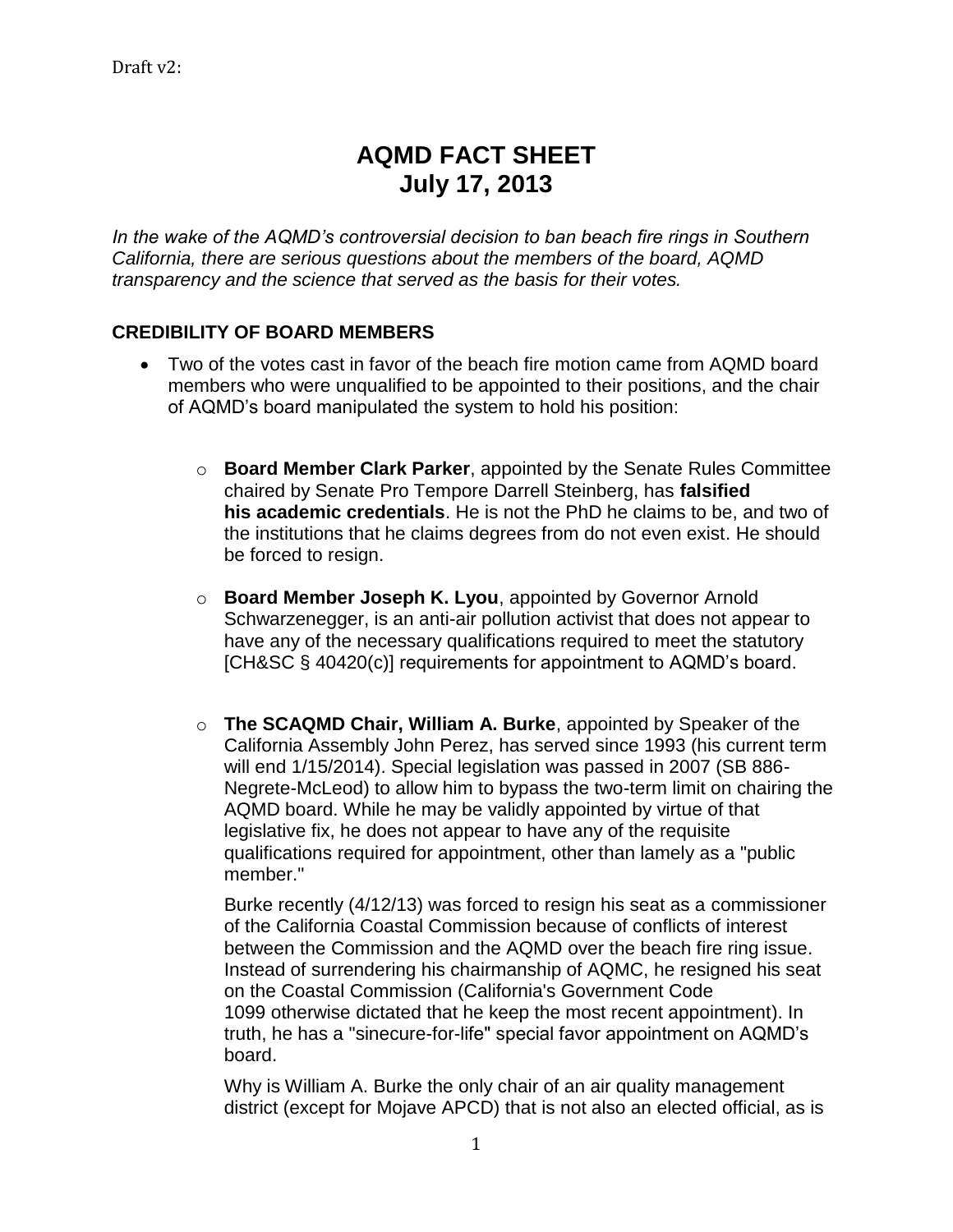Draft v2:

the case for all 34 other APCD Boards, and is clearly required under H&SC Sec. 40420?

#### **CREDIBILITY OF PROCESS**

- AQMD has stonewalled requests from legislators and the press:
	- o It has not provided information per a June 5 Public Records Act request by Travis Allen, Curt Hagman, Mimi Walters, and Allan Mansoor, who wanted to learn more about the beach fire-ring regulation.
	- o It also stiffed Voice of Orange County's April 8 PRA request for all email traffic among agency staff and board members on the bonfire issue, seeking the same information.

#### **CREDIBILITY OF SCIENCE**

- There is a virtual bonfire of controversy surrounding the now-disgraced activist scientist who has cooked the science around air quality issues in California.
	- o During the past two decades numerous preeminent scientists have repeatedly criticized the methodology and evidence used to establish US-EPA, CARB, and SCAQMD air quality standards, particularly the PM2.5 standard that AQMD relied upon in passing the beach fire measure.
	- o UCLA Professor John Froines, subject of a current investigation by two California state senators over state contract violations and Public Record Act violations, is at the heart of the faulty science AQMD used to justify its unpopular 7-to-6 beach-fire-ring vote.
	- $\circ$  Froines was a key player in the decision by CARB to name particulate matter smaller than 2.5 nanometers a Toxic Air Contaminant, making fire smoke, diesel exhaust and other particulate emissions subject to state regulation. His actions led directly to the regulation and mitigations AQMD staff used to justify the beach bonfire measure AQMD recently passed.
	- $\circ$  On July 8, 2013, Froines resigned as chair and member of the California Air Resources Board Toxic Air Contaminants Scientific Review Panel, but he did not resign his membership on any of the three AQMD science committees. Prof. Beate Ritz, a fellow member of Froines' Scientific Review Panel for CARB, also sits on the AQMD science panel.
	- o Froines resigned to avoid further scrutiny from California Senators Bob Huff (R-Diamond Bar) and Jean Fuller (R-Bakersfield), who have called for Froines and other key UC faculty, staff, and former students to step down from all state scientific panels in light of Froines' apparent illegal acts, ethical misconduct and faulty appointments to key regulatory science committees, including those used by AQMD.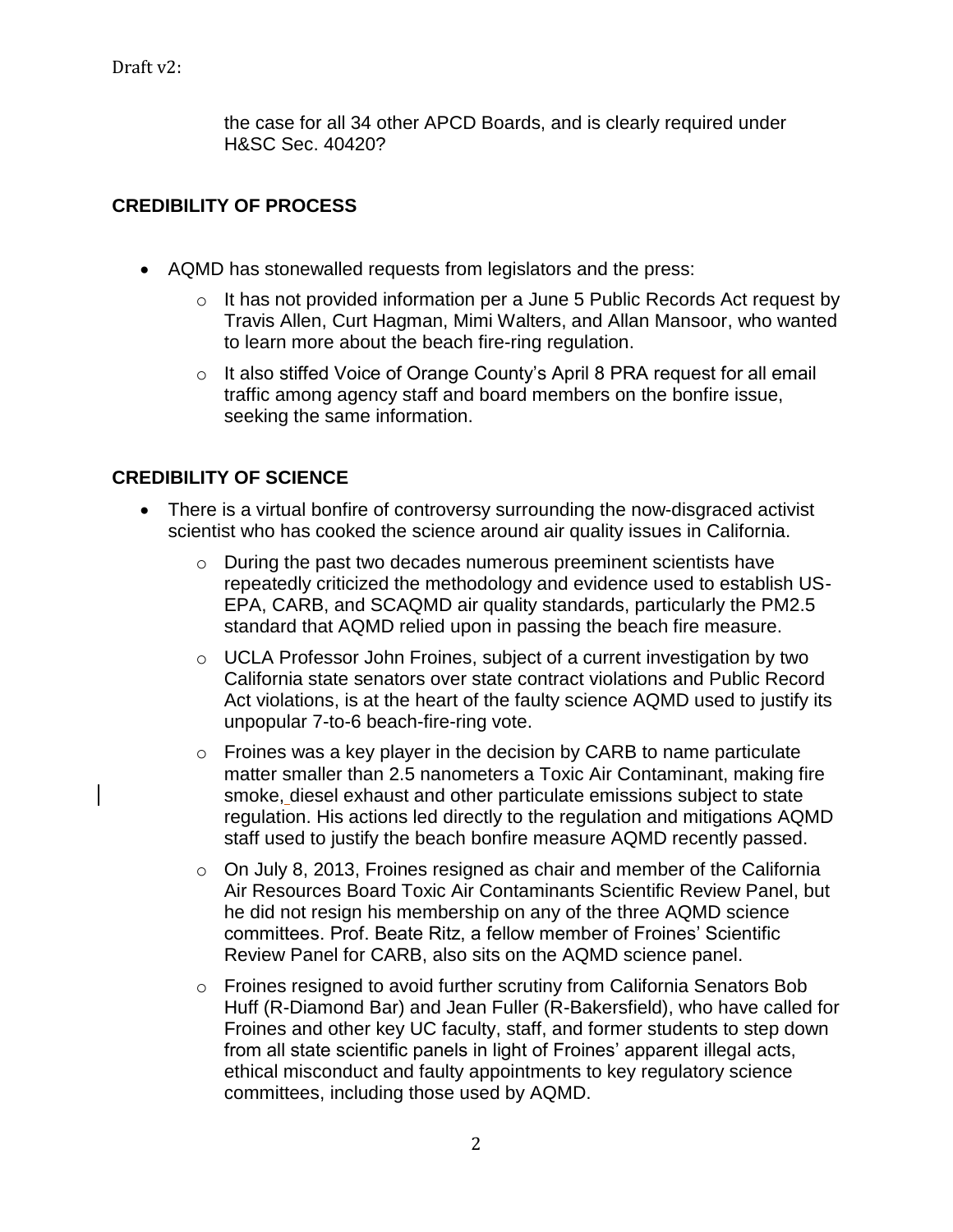- $\circ$  UCLA admitted that Froines had destroyed pertinent communications and unnamed individuals at the university had intentionally failed to comply with the Public Records Act when they were asked to produce records of communications between Froines, other UC staffers, and environmental activists in 2009-2011 over a controversial pesticide regulation decision.
- o Froines also appears to have violated specific legal provisions pertaining to two state contracts and financial and conflict-of-interest disclosures related to his appointment to the key CARB science panel, which he chaired.
- $\circ$  Froines is principal investigator of a \$1 million grant from the National Institutes of Health that seeks to use a community-based education model to foster collaboration between environmental health researchers and community-based organizations in the Los Angles basin. The NIH grant, together with three other grants from California Air Resources Board, may represent conflicts of interest that could impair Froines impartiality with respect to AQMD regulatory matters.

## **AQMD LACKS CRITICAL SCIENTIFIC EXPERTISE**

Out of more than 635 employees, AQMD only has two PhD-level scientists on its staff, Matt Miyasato (a PhD and M.S. in Engineering, UC-Irvine) and Philip Fine (PhD in Environmental Engineering Science, CIT). Neither is a specialist in epidemiology or statistics. It relies instead almost entirely on outside scientific panels and state regulatory bodies for scientific justification of its actions.

### **STEPS TO ENSURE CREDIBILITY OF AQMD & CARB**

- $\circ$  AQMD members who have lied about their academic credentials or who do not meet legal requirements for appointment or service, should step down immediately.
- o Any air quality or toxic air related decisions based on science conducted by Prof. John Froines, should be dismissed and taken up once credible scientists and systems are in place
- $\circ$  The legislature must impose a better way to verify the qualifications and representations of AQMD appointees and members of the CARB science panel to ensure these officials function as dispassionate, objective public servants – not renegade activists who impact the lives of ordinary California citizens on whim and political agendas – not sound science.